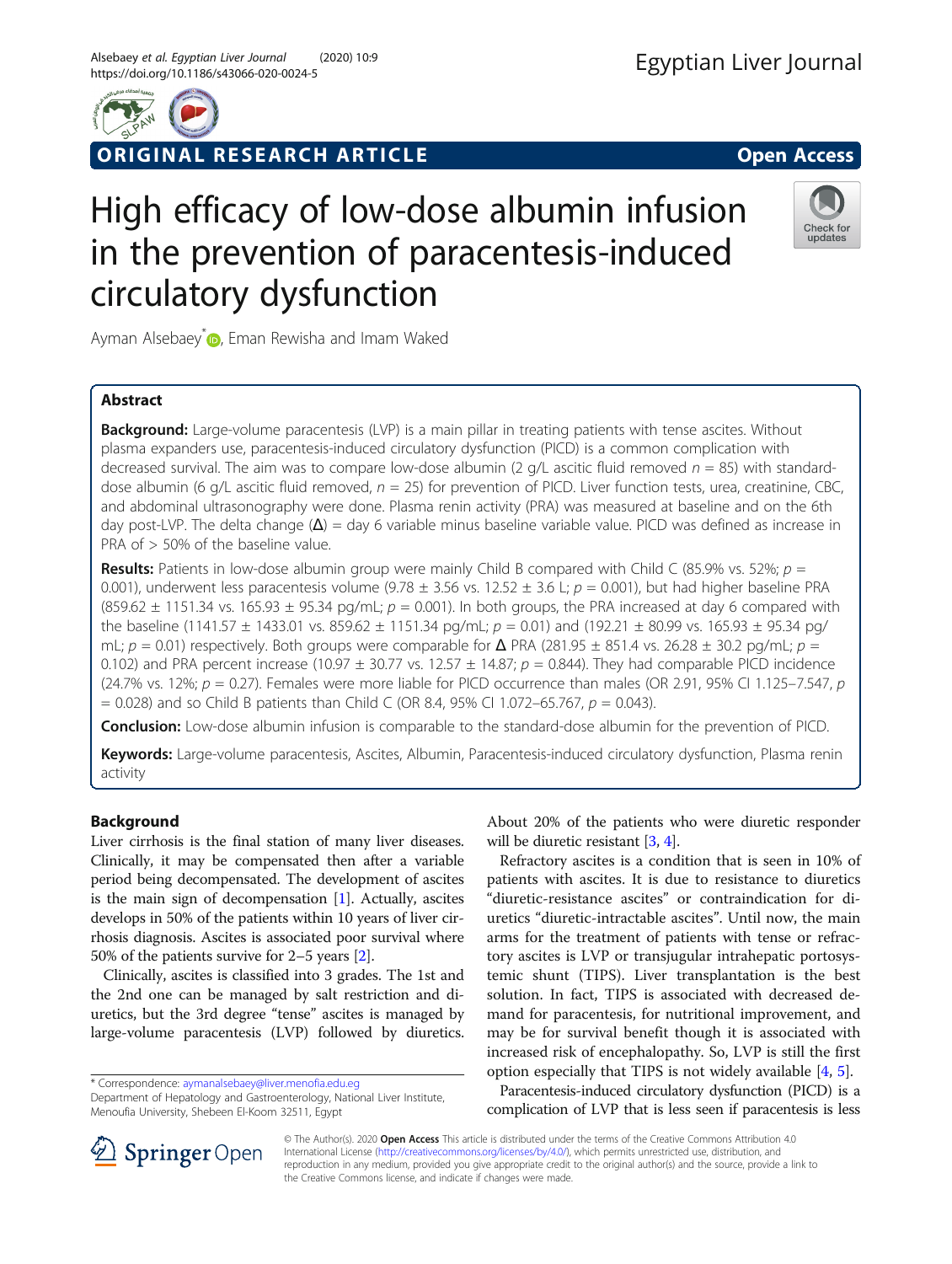than 5 L. It is related to marked activation of the reninangiotensin and sympathetic nervous systems over the levels before paracentesis. It is preventable by plasma expanders use especially human albumin (6–8 g/L ascitic fluid removed). PICD is associated with rapid re-accumulation of ascites, dilutional hyponatremia, hepatorenal syndrome, and decreased survival [\[6\]](#page-7-0).

Albumin is not a simple plasma expander but has other advantages as detoxification of reactive oxygen and nitrogen species, endothelial stabilization and platelet antiaggregation, and modulation of the immune and inflammatory responses [[7](#page-7-0)]. The main drawback is that the drug is costly, so searching for alternatives is highly warranted [\[8\]](#page-7-0).

This study aimed to compare low-dose albumin (2 g/L ascitic fluid removed) to standard-dose albumin (6 g/L ascitic fluid removed) for the prevention of PICD.

### Methods

In our previous study  $[8]$ , we compared terlipressin  $(3 \text{ mg})$ IV), hydroxyethyl starch (HES 130/0.4; 8 g/L ascitic fluid removed), oral midodrine (5–10 mg daily), low-dose albumin (2 g/L ascitic fluid removed), and standard-dose albumin (6 g/L ascitic fluid removed) for PICD prevention. All groups were equal for PICD development. In this study, we could increase the number of patients in low-dose albumin group.

This study was conducted in National Liver Institute hospitals, hepatology, and gastroenterology department, Menoufia University. Prior institutional review board approval was acquired, and then an informed consent was obtained from all enrolled patients.

Patients who were requiring LVP for tense ascites  $(n =$ 110) were included in the study. Liver cirrhosis was diagnosed according to the clinical, laboratory, and abdominal ultrasonography findings [[9\]](#page-7-0).

Patients with the following criteria were included: tense ascites requiring LVP, age 18–70 years old, absence of cardiac disease, respiratory disease, hepatic encephalopathy, sepsis, spontaneous bacterial peritonitis, renal impairment (serum creatinine  $> 1.5$  mg/dL), and gastrointestinal hemorrhage within 7 days before the study. All patients were on a low-sodium diet (34 mmol/day) for at least 7 days outpatient before inclusion in the study.

On day 0, a baseline workup, including body weight, mean arterial pressure (MAP), heart rate, electrocardiogram, liver tests (bilirubin, albumin, AST, ALT, alkaline phosphatase), and renal function tests (urea and creatinine), were conducted. Blood samples were collected after an overnight fast and bed rest for at least 30 min in the supine position for measuring PRA. Blood samples were put into chilled ethylenediaminetetraacetic acid tubes, centrifuged at 2500 rpm for 10 min at  $-3$  °C, and stored at – 20 °C. Total paracentesis was then done under local anesthesia and strict aseptic conditions.

Patients were categorized into 2 groups: low-dose albumin (2 g/L ascitic fluid removed;  $n = 85$ ) and standard-dose albumin (6 g/L ascitic fluid removed;  $n = 25$ ). Human albumin (20%; infusion solution; DRK-Blutspendedienst NSTOB 31830 Springe; each 1000 ml containing 200 g of human albumin) was used. Fifty percent of the dose was given within 2 h and the remainder 6 h after the procedure if more than 150 mL was infused to avoid pulmonary edema.

From day 1 to day 5, the patients were monitored daily for body weight, daily urine output volume, blood pressure, heart rate, and development of complications. On the day of hospital discharge (day 6), blood pressure, heart rate, and weight were recorded. Electrocardiogram, renal, and liver function tests were done, and blood was collected for PRA. Changes of the effective arterial blood volume were evaluated by measuring plasma rennin activity (PRA) on the day of paracentesis (day 0; baseline) and on the day of hospital discharge (day 6).

The primary end point was taken as development of PICD that was defined as an increase in PRA of > 50% of the baseline value  $[10]$  $[10]$ . PRA was laboratory measured in accord with Alsebaey et al [\[8](#page-7-0)].

# Statistical analysis

Data was statistically analyzed using IBM® SPSS® Statistics® version 21 for Windows (IBM Corporation, Armonk, New York, USA). Data are expressed as mean ± standard deviation for parametric data, number with column percentage for nominal data, and the range for non-parametric data. All  $p$  values are two tailed, with values  $< 0.05$  considered statistically significant. Comparisons between two groups were performed using the Student's t test for parametric data, and Mann-Whitney test for nonparametric data. Comparisons of the variables treatment induced change in the same group were performed using the paired  $t$  test for parametric data and Wilcoxon signed ranks test for nonparametric data. Chi-squared test  $(x^2)$ and Fisher exact test for categorical data analysis. Univariate and multivariate binary logistic regression was done for detecting the predictors of PICD.

# Results

Table [1](#page-2-0) shows the baseline data in both groups. There was a statistically significant difference ( $p < 0.05$ ) between both groups as regards the Child Pugh class, paracentesis volume, baseline serum albumin, and baseline PRA.

Patients who underwent low-dose albumin infusion post-paracentesis were mainly Child Pugh class B in contrast to patients in the other group  $(85.9\% \text{ vs. } 52\%; p)$ = 0.001), underwent less average paracentesis volume  $(9.78 \pm 3.56 \pm 7-25 \text{ L})$  vs.  $12.52 \pm 3.6 \pm 6-20 \text{ L}$ ;  $p =$ 0.001), less baseline serum albumin  $(2.20 \pm 0.36 \text{ vs. } 2.55)$  $\pm$  0.6 g/dL;  $p = 0.002$ ), but higher baseline PRA (859.62)  $\pm$  1151.34 vs. 165.93  $\pm$  95.34 pg/mL;  $p = 0.001$ ).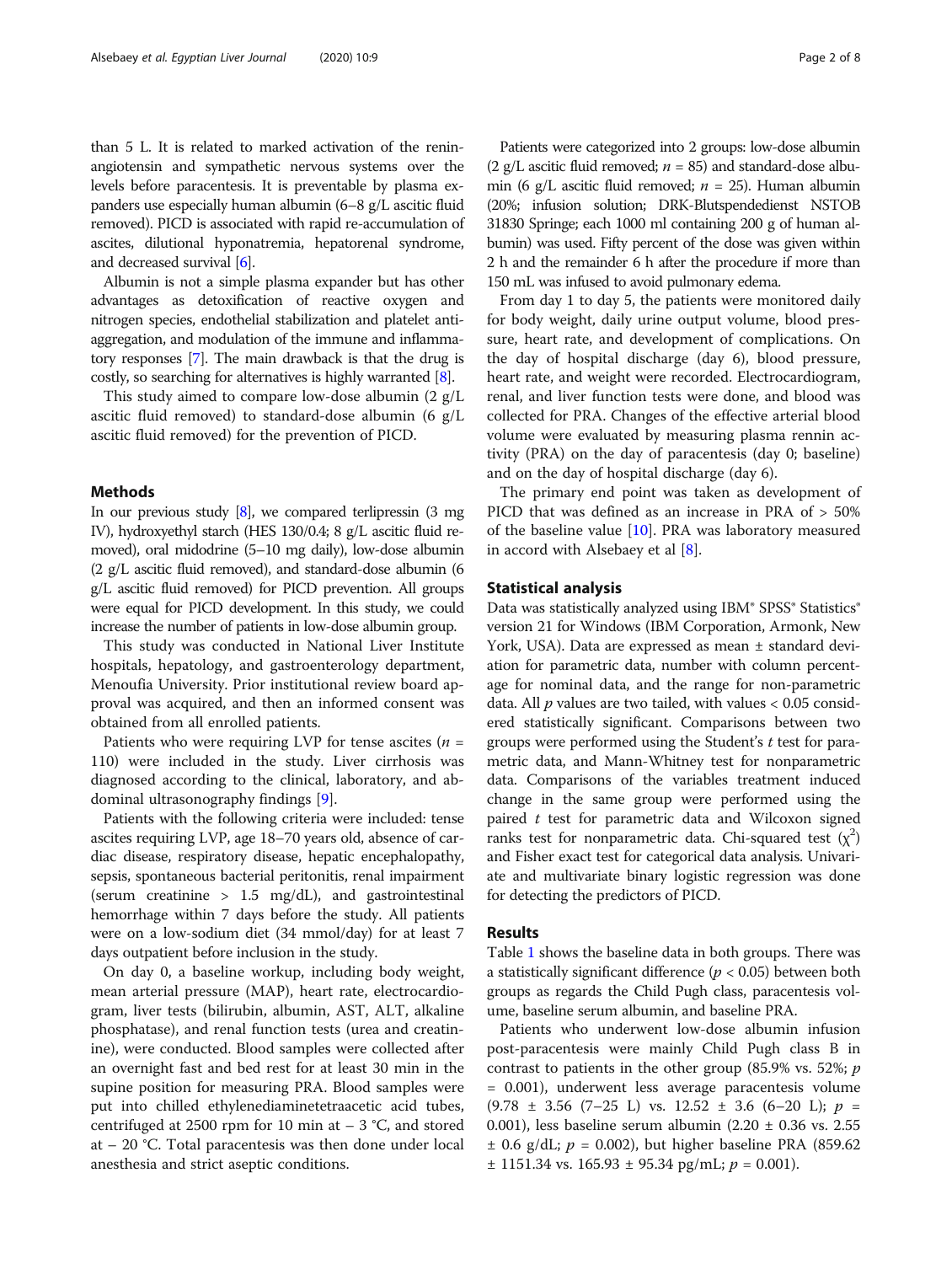<span id="page-2-0"></span>

|                               |                | Low-dose albumin    | Standard-dose albumin | $\mathcal{D}$ |
|-------------------------------|----------------|---------------------|-----------------------|---------------|
|                               |                | $N = 85$            | $N = 25$              |               |
| Age (years)                   |                | $53.19 \pm 8.55$    | $51.60 \pm 6.84$      | 0.397         |
| Sex                           | Male           | 50 (58.8%)          | 9 (36%)               | 0.067         |
|                               | Female         | 35 (41.2%)          | 16 (64%)              |               |
| Etiology                      | $\mathsf{HCV}$ | 80 (93%)            | 22 (91.7%)            | 1             |
|                               | Non-HCV        | 6(7%)               | 2(8.3%)               |               |
| Child Pugh class              | Child B        | 73 (85.9%)          | 13 (52%)              | 0.001         |
|                               | Child C        | 12 (14.1%)          | 12 (48%)              |               |
| PICD                          | None           | 64 (75.3%)          | 22 (88%)              | 0.27          |
|                               | PICD           | 21 (24.7%)          | 3(12%)                |               |
| Weight, kg                    |                | $90.56 \pm 11.26$   | $87.08 \pm 14.18$     | 0.252         |
| MAP, mmHq                     |                | $78.98 \pm 6.40$    | $77.58 \pm 5.81$      | 0.358         |
| Heart rate, beat/minute       |                | $83.70 \pm 13.73$   | $83.12 \pm 5.24$      | 0.84          |
| Paracentesis, L               |                | $9.78 \pm 3.56$     | $12.52 \pm 3.60$      | 0.001         |
| Total bilirubin, mg/dL        |                | $3.04 \pm 2.65$     | $2.78 \pm 1.59$       | 0.643         |
| Total protein, g/dL           |                | $6.38 \pm 0.93$     | $6.33 \pm 1.21$       | 0.836         |
| Albumin, g/dL                 |                | $2.20 \pm 0.36$     | $2.55 \pm 0.60$       | 0.002#        |
| AST, U/L                      |                | $53.48 \pm 26.78$   | $72.32 \pm 48.92$     | 0.106#        |
| ALT, U/L                      |                | $35.48 \pm 27.80$   | $35.84 \pm 24.11$     | 0.954         |
| ALP, U/L                      |                | $104.21 \pm 132.88$ | $119.24 \pm 103.15$   | 0.604         |
| GGT, U/L                      |                | $47.66 \pm 46.11$   | $52.95 \pm 68.15$     | 0.66          |
| Hemoglobin, g/dL              |                | $10.36 \pm 1.32$    | $10.12 \pm 1.98$      | 0.319#        |
| WBCs, 10 <sup>9</sup> /L      |                | $6.90 \pm 9.27$     | $4.98 \pm 2.55$       | 0.309         |
| Platelets, 10 <sup>9</sup> /L |                | $82.14 \pm 33.32$   | $83.60 \pm 38.47$     | 0.853         |
| <b>INR</b>                    |                | $1.62 \pm 0.51$     | $1.55 \pm 0.28$       | 0.495         |
| Urea, mg/dL                   |                | $55.35 \pm 30.48$   | 38.16 ± 17.07         | 0.003#        |
| Creatinine, mg/dL             |                | $0.95 \pm 0.27$     | $0.85 \pm 0.36$       | 0.103#        |
| Sodium, mmol/L                |                | $123.25 \pm 13.85$  | $128.16 \pm 6.03$     | 0.088         |
| Potassium, mmol/L             |                | $4.28 \pm 0.69$     | $4.20 \pm 0.58$       | 0.636         |
| Child Pugh score              |                | $10.36 \pm 1.26$    | $9.88 \pm 1.56$       | 0.113         |
| MELD                          |                | $15.24 \pm 4.41$    | $15.28 \pm 4.11$      | 0.964         |
| MELD Na                       |                | $22.88 \pm 4.12$    | $21.88 \pm 4.02$      | 0.285         |
| PRA, pg/mL                    |                | 859.62 ± 1151.34    | $165.93 \pm 95.34$    | 0.001#        |

PICD paracentesis-induced circulatory dysfunction, MAP mean arterial pressure, PRA plasma renin activity, HCV hepatitis C virus, MELD model for end-stage liver disease

# Mann–Whitney U test

The other parameters did not show statistically significant difference ( $p > 0.05$ ), namely age, sex, weight, MAP, heart rate, serum bilirubin, serum total protein, AST, ALT, ALP, GGT, hemoglobin, WBCs, platelets, INR, blood urea, serum creatinine, sodium, potassium, MELD, and MELD Na score.

The delta change  $(\Delta)$  = day 6 variable value minus baseline variable value. Positive delta means higher day 6 value than baseline and vice versa. There was a statistically significant difference ( $p < 0.05$ ) between both groups as regards the  $\Delta$  weight and  $\Delta$  blood urea (Table [2\)](#page-3-0). Patients

underwent low-dose albumin infusion post-paracentesis had less drop in the weight (− 4.35 ± 7.02 vs. − 10.64 ± 3.67 kg;  $p = 0.001$ ) but higher blood urea increase (14.96 ± 23.84 vs.  $3.72 \pm 10.62$  mg/dL;  $p = 0.005$ ).

Delta MAP, heart rate, serum bilirubin, serum total protein, serum albumin, AST, ALT, ALP, GGT, hemoglobin, WBCs, platelets, INR, serum creatinine, sodium, potassium, model of end-stage liver disease (MELD), and MELD Na score did not show a statistically significant difference ( $p > 0.05$ ) between both groups.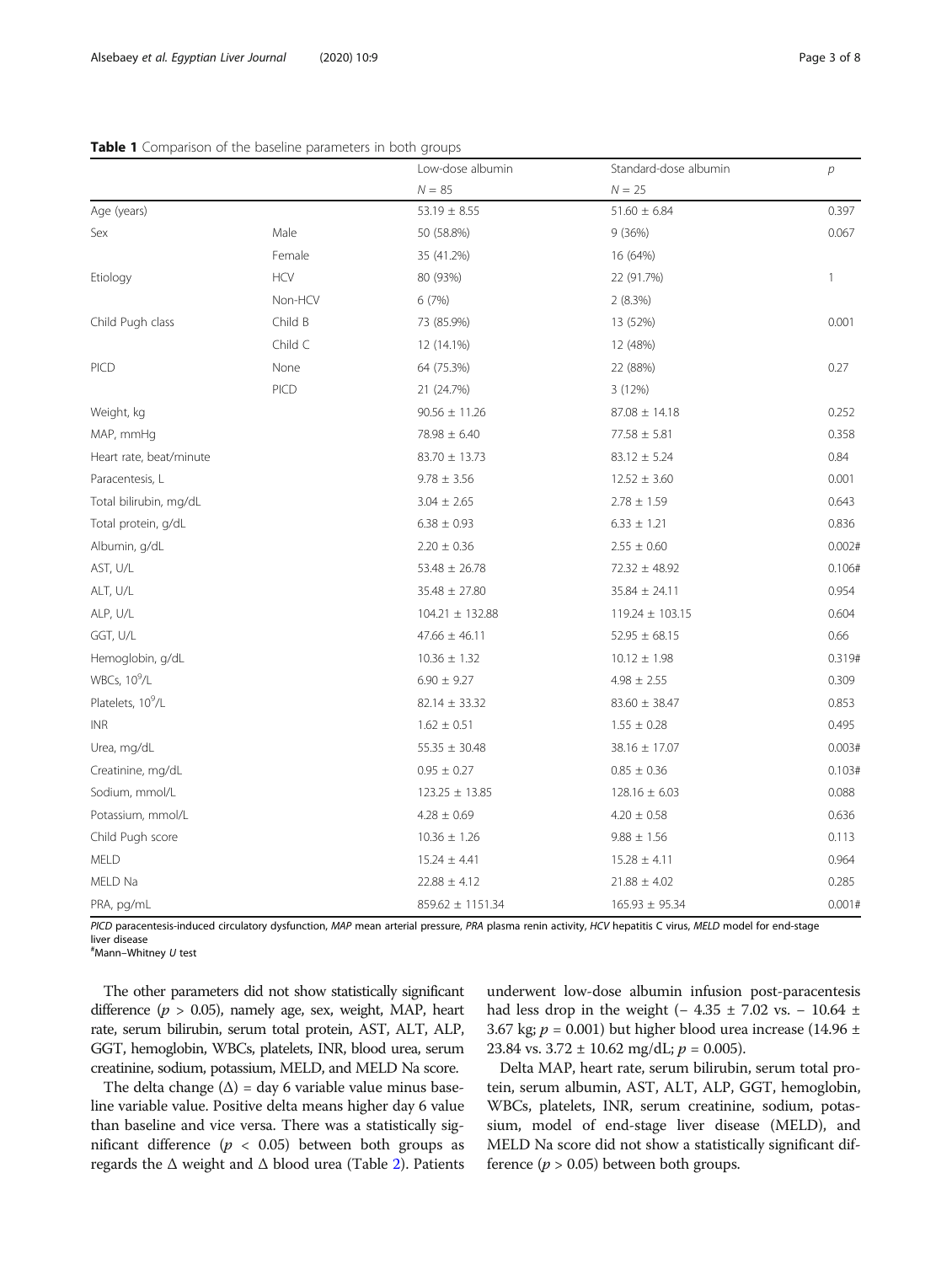<span id="page-3-0"></span>Table 2 Comparison of treatment induced changes in both groups

|                                  | Low-dose albumin    | Standard-dose albumin | р      |  |
|----------------------------------|---------------------|-----------------------|--------|--|
|                                  | $N = 85$            | $N = 25$              |        |  |
| $\Delta$ Weight, kg              | $-4.35 \pm 7.02$    | $-10.64 \pm 3.67$     | 0.001# |  |
| $\Delta$ MAP, mmHq               | $-1.59 \pm 9.29$    | $-1.19 \pm 6.09$      | 0.699# |  |
| $\Delta$ Heart rate, beat/minute | $2.07 \pm 14.14$    | $0.80 \pm 3.18$       |        |  |
| $\Delta$ Total bilirubin, mg/dL  | $0.15 \pm 0.89$     | $0.12 \pm 0.59$       | 0.756# |  |
| $\Delta$ Total protein, g/dL     | $-0.12 \pm 0.49$    | $-0.28 \pm 0.85$      | 0.249  |  |
| $\Delta$ Albumin, g/dL           | $-0.01 \pm 0.19$    | $2.35 \pm 11.56$      | 0.65#  |  |
| $\Delta$ AST, U/L                | $-0.95 \pm 24.65$   | $0.80 \pm 25.02$      | 0.756  |  |
| $\Delta$ ALT, U/L                | $-2.34 \pm 24.98$   | $2.44 \pm 12.10$      | 0.358  |  |
| $\Delta$ ALP, U/L                | $-12.06 \pm 114.57$ | $-31.12 \pm 106.93$   | 0.46   |  |
| $\Delta$ GGT, U/L                | $-1.72 \pm 20.57$   | $-7.86 \pm 72.38$     | 0.486  |  |
| $\Delta$ Urea, mg/dL             | $14.96 \pm 23.84$   | $3.72 \pm 10.62$      | 0.005# |  |
| $\Delta$ Creatinine, mg/dL       | $0.14 \pm 0.35$     | $0.06 \pm 0.29$       | 0.348# |  |
| $\Delta$ Sodium, mmol/L          | $-1.84 \pm 17.39$   | $-2.72 \pm 1.43$      | 0.8    |  |
| $\Delta$ Potassium, mmol/L       | $0.07 \pm 0.69$     | $-0.14 \pm 0.64$      | 0.166  |  |
| $\Delta$ MELD                    | $0.79 \pm 3.46$     | $0.12 \pm 1.59$       | 0.145# |  |
| $\Delta$ PRA, pg/mL              | $281.95 \pm 851.4$  | $26.28 \pm 30.2$      | 0.102# |  |
| PRA percent increase             | $10.97 \pm 30.77$   | $12.57 \pm 14.87$     | 0.844# |  |

Δ indicates day 6 values to day 1 value

MAP mean arterial pressure, PRA plasma renin activity

Mann–Whitney U test

Tables [1](#page-2-0) and 2 and Figs. [1](#page-4-0) and [2](#page-4-0) showed the PICD studied parameters. Patients in the low-dose albumin group had higher baseline PRA  $(859.62 \pm 1151.34 \text{ vs.}$  $165.93 \pm 95.34$  pg/mL;  $p = 0.001$ ) (Table [1\)](#page-2-0). In both lowdose and standard-dose albumin groups, the PRA increased at day 6 compared with the baseline (1141.57  $\pm$  1433.01 vs. 859.62  $\pm$  1151.34 pg/mL;  $p = 0.01$ ) and  $(192.21 \pm 80.99 \text{ vs. } 165.93 \pm 95.34 \text{ pg/mL}; p = 0.01) \text{ re-}$ spectively (Fig. [1\)](#page-4-0). Both the low-dose and standard-dose albumin groups were comparable for  $\Delta$  PRA (281.95  $\pm$ 85[1](#page-4-0).4 vs. 26.28  $\pm$  30.2 pg/mL;  $p = 0.102$ ) (Table 2, Fig. 1), and PRA percent increase  $(10.97 \pm 30.77 \text{ vs. } 12.57 \pm 14.87)$ ;  $p = 0.844$ ) respectively (Fig. [1](#page-4-0)). By application of the PICD definition [\[10](#page-7-0)], both low-dose and standard-dose albumin groups had comparable PICD incidence (24.7% vs. 12%; p  $= 0.27$ ) (Fig. [2\)](#page-4-0).

The univariate binary regression analysis (Table [3](#page-5-0)) showed that females were more liable for PICD occurrence than males (OR 2.91, 95% CI 1.125–7.547,  $p =$ 0.028) and so Child Pugh class B patients than class C (OR 8.4, 95% CI: 1.072–65.767,  $p = 0.043$ ). The multivariate binary regression found also that females were more liable for PICD occurrence than males (OR 3.07, 95% CI: 1.155–8.162,  $p = 0.025$ ) and so Child Pugh class B patients than class C (OR 8.92, 95% CI: 1.120–71.118,  $p = 0.039$ ).

On comparison of the two current studies groups with previously published data [[8\]](#page-7-0) as shown in Table [4](#page-5-0) and

Fig. [3](#page-6-0), all groups namely terlipressin, HES 130/0.4, midodrine, low-dose albumin, and standard-dose albumin were equal in the prevention of PICD ( $p > 0.05$ ).

# **Discussion**

The main concept of PICD pathogenesis is circulatory disturbance that develops after LVP if plasma expanders are not used. Immediately after LVP, there is decreased abdominal pressure, increased venous return, increased cardiac output, and suppression of the renin-angiotensin-sympathetic system. After 12 h, if no plasma expanders are used, the opposite occurs with marked activation of the reninangiotensin-sympathetic system with reduced cardiac output. PICD may not be mere circulatory derangement [\[6\]](#page-7-0). In fact, Carl et al  $[11]$  $[11]$  in a small study ( $n = 10$ ) hypothesized that LVP-induced hypotension increased bacterial translocation, innate immune activation that is responsible of vasodilation and subsequent PICD development.

PICD development is unrelated to the paracentesis flow rate [\[12\]](#page-7-0). Sersté et al [[13](#page-7-0)] accused Beta blockers in the development of PICD in a small number study  $(n =$ 10). PICD can be prevented by either plasma expanders or finding other solutions to avoid or replace LVP which is the accused factor.

Regarding avoiding LVP, TIPS is a good solution since it modifies the pathogenesis of ascites and improves the quality of life and survival. Unfortunately, the increased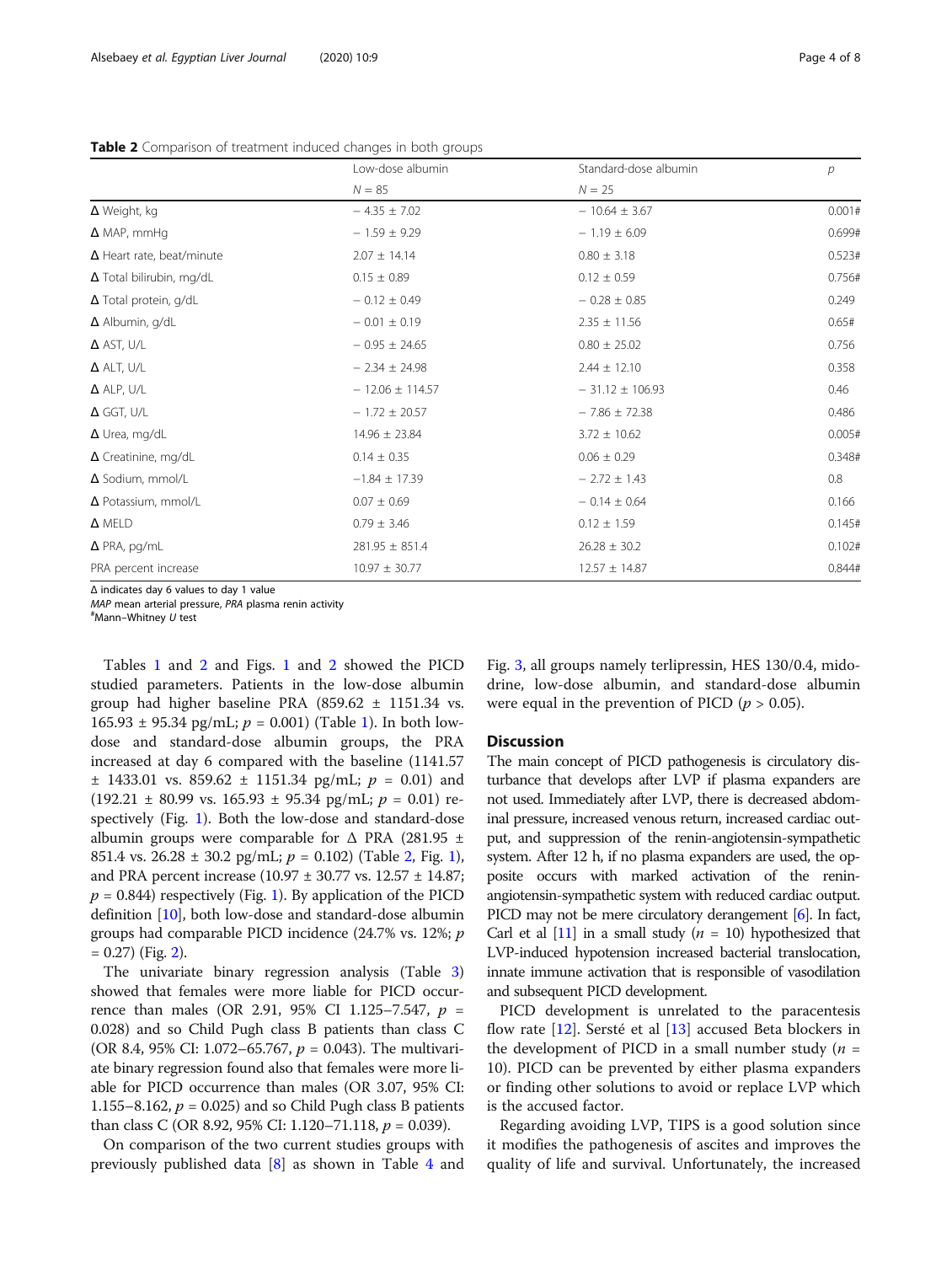<span id="page-4-0"></span>

incidence of hepatic encephalopathy is a drawback [\[4](#page-7-0)]. Permanent-tunneled peritoneal catheter is a new modality to avoid LVP [\[14](#page-7-0)]. It is not associated with renal impairment but further studies are needed. Alfa pump is another new modality "low flow pump system" for the treatment of refractory ascites  $[15-17]$  $[15-17]$  $[15-17]$  $[15-17]$ . It pumps the ascitic fluid through a valve to the urinary bladder and gets out by urination. It is considered continuous lowvolume paracentesis. It decreased the ascites grade and the LVP times [[15](#page-7-0), [16\]](#page-7-0). Bureau et al [\[17](#page-7-0)] compared alfa

pump to standard of care LVP with albumin replacement. Patients who underwent alfa pump had a marked decreased need for LVP, improved quality of life, and nutritional status but unfortunately increased the adverse effects especially early acute kidney injury. Both groups had the same survival. The enthusiasm for alfa pump will fades with the small number study ( $n = 10$ ) by Solà et al [\[18\]](#page-7-0). They followed up the patients for 1 year with measure of the glomerular filtration rate by isotopes, blood pressure, and activity of vasoconstrictor

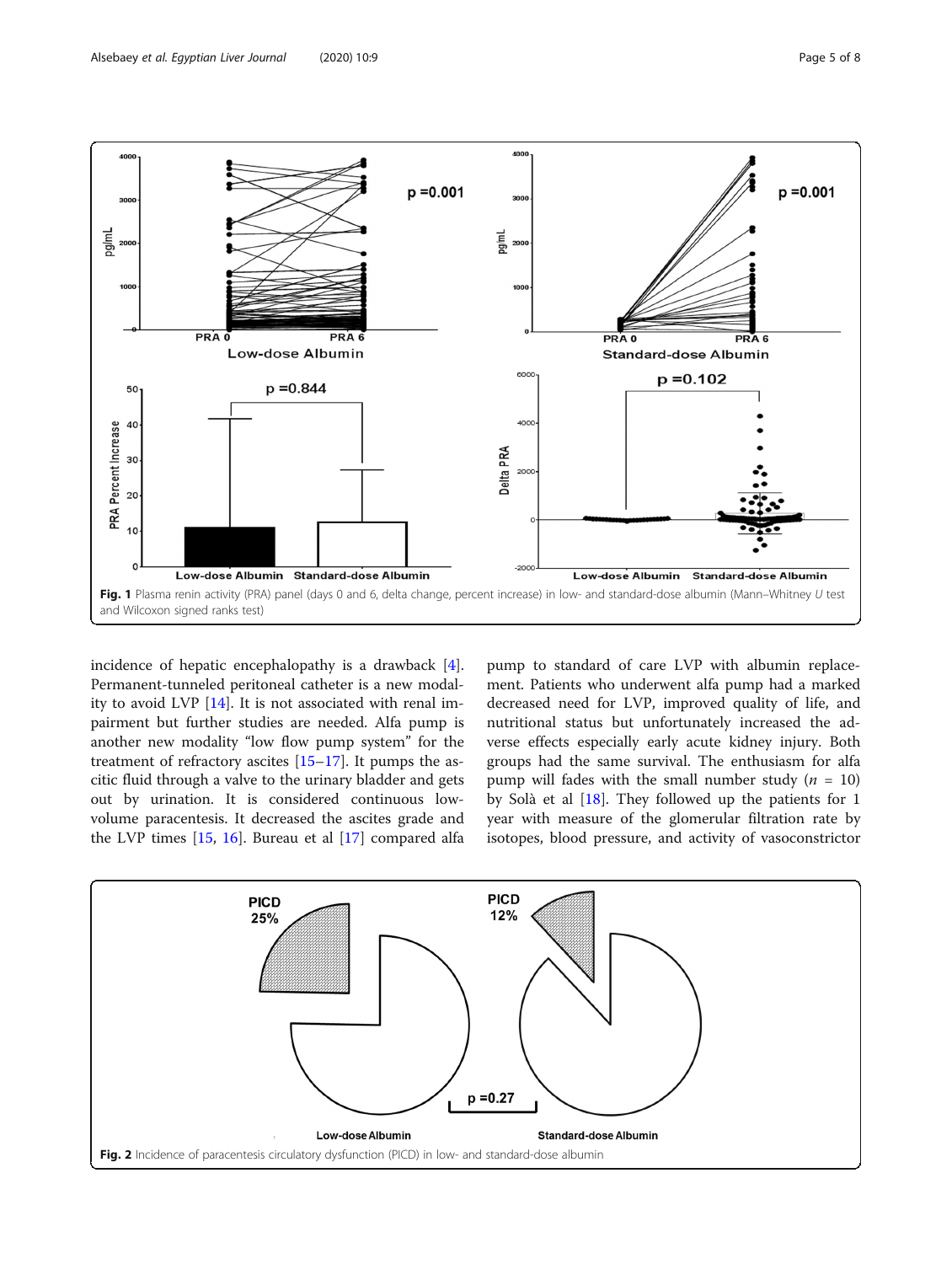|                     | Univariate |                |           |                 | Multivariate |               |           |              |
|---------------------|------------|----------------|-----------|-----------------|--------------|---------------|-----------|--------------|
|                     | B          | $\overline{p}$ | <b>OR</b> | 95% CI          | Β            | $\mathcal{P}$ | <b>OR</b> | 95% CI       |
| Age                 | $-0.01$    | 0.737          | 0.99      | $0.937 - 1.047$ |              |               |           |              |
| Females             | 1.07       | 0.028          | 2.91      | 1.125-7.547     | 1.12         | 0.025         | 3.07      | 1.155-8.162  |
| Child Pugh B        | 2.13       | 0.043          | 8.40      | 1.072-65.767    | 2.19         | 0.039         | 8.92      | 1.120-71.118 |
| MAP, mmHq           | 0.03       | 0.505          | 1.03      | $0.940 - 1.133$ |              |               |           |              |
| Low-dose albumin    | 0.88       | 0.187          | 2.41      | 0.654-8.857     |              |               |           |              |
| Paracentesis liters | 0.00       | 0.970          | 1.00      | $0.883 - 1.127$ |              |               |           |              |
| Total bilirubin     | $-0.06$    | 0.545          | 0.94      | $0.768 - 1.149$ |              |               |           |              |
| Albumin             | 0.41       | 0.408          | 1.51      | 0.567-4.038     |              |               |           |              |
| Urea                | 0.01       | 0.238          | 1.01      | 0.994-1.023     |              |               |           |              |
| Creatinine          | 0.28       | 0.725          | 1.32      | $0.281 - 6.216$ |              |               |           |              |
| Sodium              | $-0.03$    | 0.183          | 0.97      | 0.937-1.012     |              |               |           |              |
| <b>MELD</b>         | $-0.01$    | 0.919          | 0.99      | $0.895 - 1.105$ |              |               |           |              |
| MELD Na             | 0.00       | 0.942          | 1.00      | 0.899-1.122     |              |               |           |              |

<span id="page-5-0"></span>Table 3 Univariate and multivariate analysis of predictors of PICD occurrence

MAP mean arterial pressure, OR odds ratio, CI confidence interval, MELD model for end-stage liver disease, Na sodium

systems. The patients had significant decreased glomerular filtration rate at the 6th month and marked increase of PRA and norepinephrine concentration, with increased incidence of acute kidney injury. These features actually mimic PICD.

Tan et al [\[19\]](#page-7-0) studied subtotal LVP not exceeding 8 L with using standard-dose albumin (6 g/L ascitic fluid removed;  $n = 57$ ) as a method for PICD prevention. They used plasma active renin instead of PRA. PICD was detected in 40.3% of patients. The MAP decreased at day 6 compared with the baseline in patients with and without PICD. Though they had comparable baseline and day 6, creatinine with no renal impairment was noted. These patients were followed up 24 months. They had comparable serial creatinine values; same risk of hospitalization, spontaneous bacterial peritonitis, other infections, or gastrointestinal bleeding; and finally same survival.

IV albumin infusion (6–8 g/L ascitic fluid removed) is the standard of care plasma expander to prevent PICD. But it is associated with increased cost, so finding alternatives is warranted. Various drugs were studied like terlipressin [\[8,](#page-7-0) [20](#page-7-0)– [23\]](#page-7-0), noradrenaline [\[20](#page-7-0), [24](#page-7-0)], midodrine [\[8,](#page-7-0) [25](#page-7-0)–[27\]](#page-7-0), synthetic colloids  $[8, 28-34]$  $[8, 28-34]$  $[8, 28-34]$  $[8, 28-34]$  $[8, 28-34]$ , and saline  $[35, 36]$  $[35, 36]$  $[35, 36]$ . Our previous study [[8](#page-7-0)] is the first study to our knowledge that did head-to-head drug comparison. All previous studies compared the used drug, e.g., terlipressin to the standard of care IV albumin. In our previous study, we compared terlipressin, midodrine, HES 130/0.4, and low-dose albumin (2 g/L ascitic fluid removed) to the standard-dose albumin (6 g/L ascitic fluid removed). The incidence of PICD was comparable in all groups, suggesting that albumin alternatives could be used.

Why returning back to albumin? The study of Carl et al [[11](#page-7-0)] suggested that there are bacterial translocation and innate immune activation that play a role in PICD development. Since albumin has antioxidant, immunomodulatory effect in addition to increased oncotic pressure [[37](#page-7-0)], it will be the preferred drug in such condition. To skip the high cost of albumin, using low doses may be of benefit.

Alessandria et al [[38](#page-7-0)] was the first researcher who suggested the use of low-dose albumin. She compared lowdose albumin (4 g/L ascitic fluid removed;  $n = 35$ ) with standard-dose albumin (8 g/L ascitic fluid removed;  $n =$ 35). Both groups were comparable for PICD development (14% vs 20%) respectively and 6-month survival or recurrence of ascites. The second study was conducted by Alsebaey et al [\[8](#page-7-0)]. One arm was low-dose albumin (2 g/L ascitic fluid removed;  $n = 25$ ) which is the lowest tested dose compared with other studies [\[38,](#page-7-0) [39](#page-7-0)]. The

Table 4 Comparison of different treatment protocols for the PICD prevention

|      |      | Terlipressin | HES 130/0.4 | Midodrine | Low-dose albumin | Standard-dose albumin |       |
|------|------|--------------|-------------|-----------|------------------|-----------------------|-------|
|      |      | N (%)        | N(%)        | N(96)     | N(%              | N(%                   |       |
| PICD | None | 23 (92%)     | 23 (92%)    | 20 (80%)  | 64 (75.3%)       | 22 (88%)              | 0.153 |
|      | PICD | 2 (8%)       | 2 (8%)      | 5(20%)    | 21 (24.7%)       | 3 (12%)               |       |

PICD paracentesis-induced circulatory dysfunction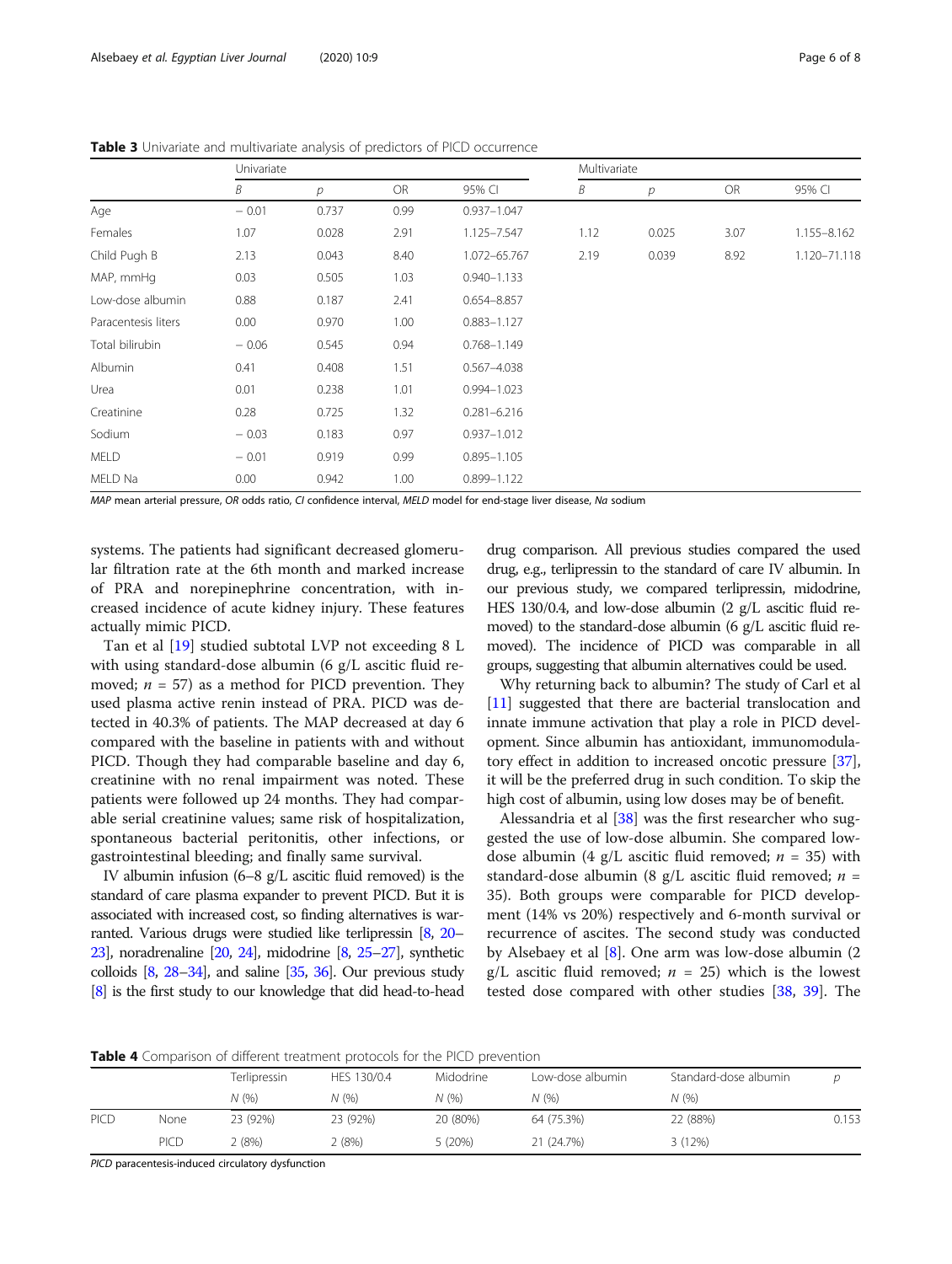<span id="page-6-0"></span>

PICD incidence in low-dose albumin was comparable to standard-dose albumin (6 g/L ascitic fluid removed;  $n =$ 35), HES 130/0.4, midodrine, and terlipressin. The third study was conducted by Hussain et al [\[39](#page-7-0)] on the utility of low-dose albumin (4 g/L ascitic fluid removed) on the prevention of paracentesis induced renal impairment. Actually, he did not measure PRA; he just followed up serum creatinine and sodium. Furthermore, he did not have arm of standard-dose albumin. He compared the utility of low-dose albumin in the prevention of renal impairment in patients who underwent low-volume paracentesis (6.2  $\pm$  1 L) and large-volume paracentesis  $(10.4 \pm 1.5 \text{ L})$ . Few patients developed renal impairment (4.62% vs. 6.45%) respectively.

In the current study, only blood urea increased from baseline to the 6th day especially in the low-dose albumin compared with the standard-dose albumin in contrast to creatinine which was not affected. The PRA increased in both groups, but the delta change and the percent increase were comparable in both groups. In addition, the PICD development was comparable in both groups. Females and Child Pugh class B patients were more liable for PICD development. When we compared the current two arms with the old arms in our previous study [\[8](#page-7-0)], the incidence of PICD was comparable in the five groups, namely terlipressin, HES 130/0.4, low-dose albumin (2 g/L ascitic fluid removed), and the standarddose albumin (6 g/L ascitic fluid removed).

The limitations of the current study are being single center experience, have relative small number of patients, and have absence of longitudinal follow-up to calculate the incidence of renal impairment, infections, bleeding, and importantly the survival.

# Conclusion

Low-dose albumin infusion is comparable to the standard-dose albumin for the prevention of PICD. Furthermore, it is equivalent to terlipressin, midodrine, and HES 130/0.4 for PICD prevention.

### Abbreviations

LVP: Large-volume paracentesis; MAP: Mean arterial pressure; MELD: Model of end stage liver disease; PICD: Paracentesis-induced circulatory dysfunction; PRA: Plasma renin activity; TIPS: Transjugular intrahepatic portosystemic shunt

#### Acknowledgements

None

### Authors' contributions

Data collection was contributed by AA, HMA, and MAE. Study design was done by AA, HMA, and MAE. Manuscript writing and final revision was performed by AA. All authors have read and approved the final manuscript.

# Funding

None

### Availability of data and materials

The datasets used and/or analyzed during the current study available from the corresponding author on reasonable request.

#### Ethics approval and consent to participate

It is approved by National Liver Institute IRB 0088/2014. Informed written consent was signed by all patients.

#### Consent for publication

Not applicable

## Competing interests

Imam Waked is an investigator and/or speaker for Abbvie, Gilead Sciences, Janssen, Marcyrl, Onxio, and Pharco. The rest of the authors declare that they have no competing interests.